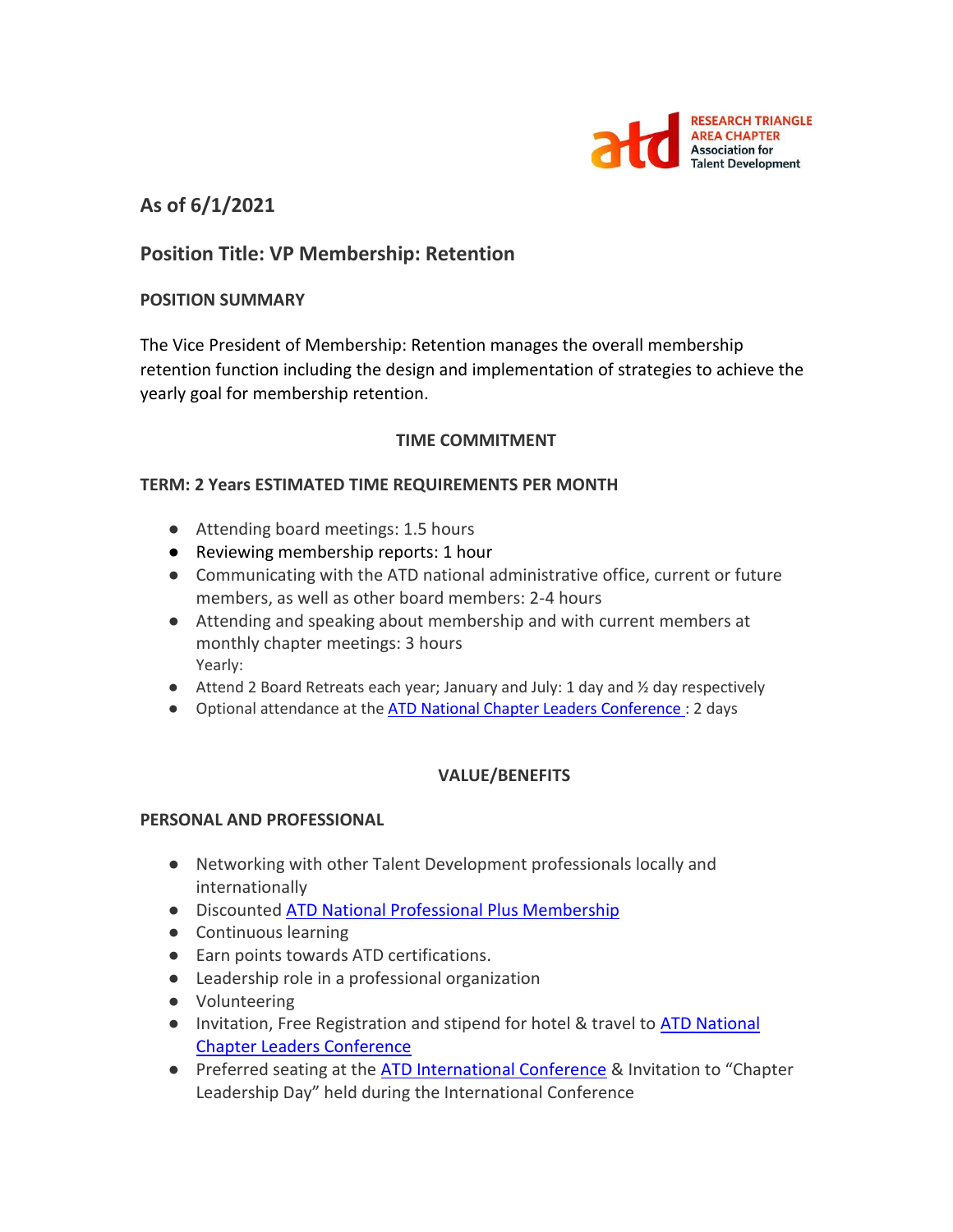#### **RESPONSIBILITIES**

### **RETENTION**

- Ensures processes are in place to follow up with members whose annual membership is about to expire, and strategies to encourage renewal.
- Creates, in collaboration with VP of Communications, VP of Media, communication to members (email, social media, and or print) detailing top benefits of the organization, programming – e.g., something for you to attend every week", leadership opportunities, and upcoming opportunities to meet other members.
- In collaboration with the VP Programs: Event Coordination a) review monthly meeting feedback surveys and b) "vet" programs that will address the needs of the current members.
- Monthly review upcoming renewals and / or lapsed membership report provided by chapter Admin, who uploads to the "Memberships" section of the [ATD RTA Board Google Site](https://sites.google.com/site/rtaboardofdirectors/home), and implement strategies [\(see samples\)](https://www.td.org/chapters/clc/sos/membership-engagement) to reengage members who have lapsed.
- Possibly write a segment for the quarterly newsletter and/or post on social media on the value of ATD-RTA membership or highlight a current member.

#### **MEMBER SATISFACTION**

● Conducts needs assessment and member satisfaction surveys on a regular basis, reports results and makes recommendations to the board.

#### **TRAINING**

- Recruits and trains incoming VP Membership: Retention
- Recruits and trains volunteers to support the responsibilities of the role

# **BOARD ROLE**

- January of each year defines retention goals for the year and uploads to the "Memberships" section of the [ATD RTA Board Google Site](https://sites.google.com/site/rtaboardofdirectors/home)
- At each board meeting provides a report on that year's goal (plan vs. actual) and defines or solicits suggestions from board members on how to achieve the goal.
- Creates an annual report for the January membership meeting a) plan vs. actual last year and b) goals for this year. Report uploaded to the "Membership" section of the [ATD RTA Board Google Site](https://sites.google.com/site/rtaboardofdirectors/home)